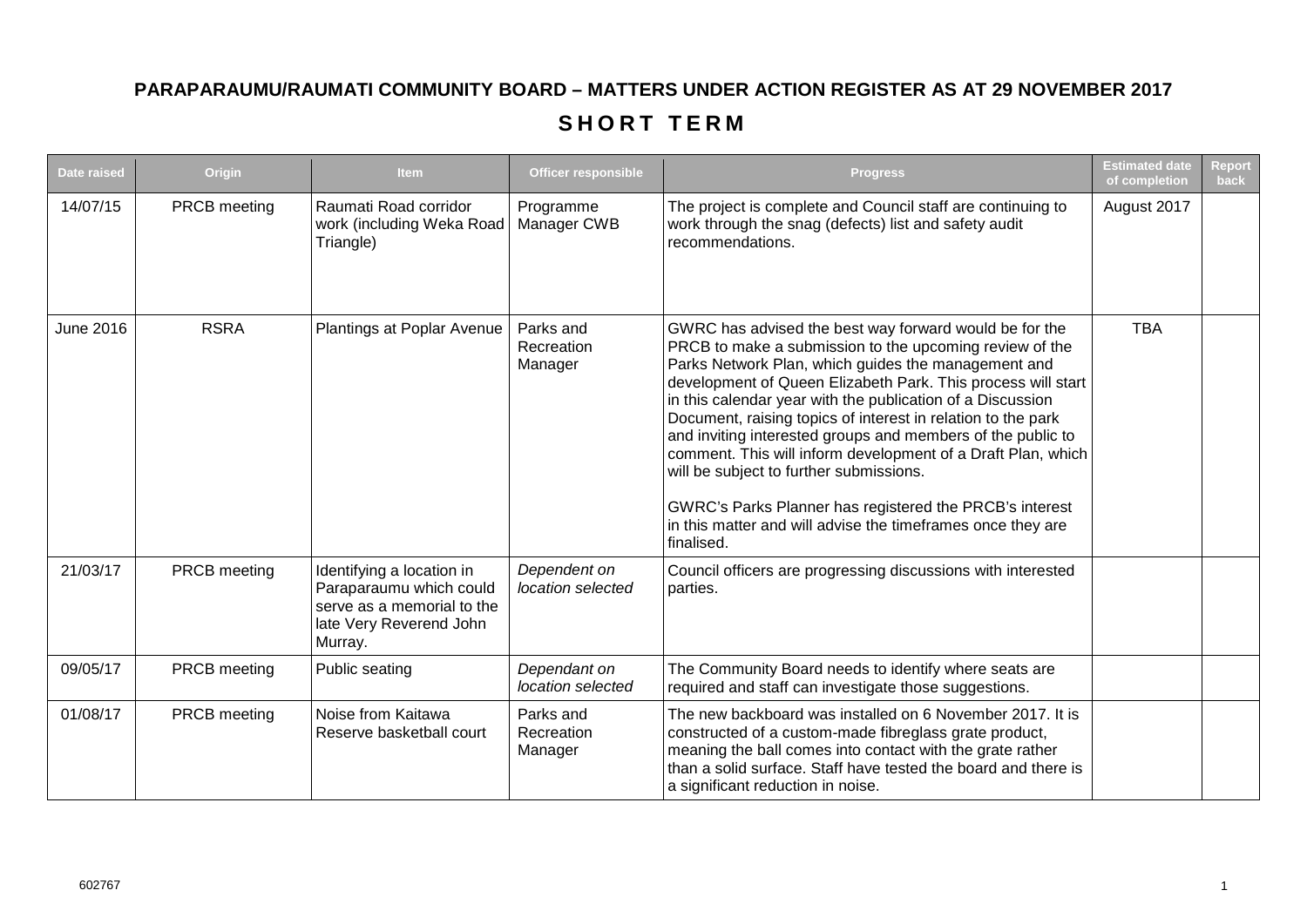## **PARAPARAUMU/RAUMATI COMMUNITY BOARD – MATTERS UNDER ACTION REGISTER AS AT 29 NOVEMBER 2017**

## <span id="page-1-0"></span>**LONG TERM**

| Date raised | Origin                                                                              | <b>Item</b>                                            | <b>Officer responsible</b>                        | <b>Progress</b>                                                                                                                                                                                                                                                                                                                                                                                                                                                                                                                                                                                                                            | <b>Estimated date</b><br>of completion | <b>Report</b><br>back |
|-------------|-------------------------------------------------------------------------------------|--------------------------------------------------------|---------------------------------------------------|--------------------------------------------------------------------------------------------------------------------------------------------------------------------------------------------------------------------------------------------------------------------------------------------------------------------------------------------------------------------------------------------------------------------------------------------------------------------------------------------------------------------------------------------------------------------------------------------------------------------------------------------|----------------------------------------|-----------------------|
| Mid 2015    | LTP 2015-35                                                                         | Redevelopment of the<br>Raumati pool building          | Parks and<br>Recreation<br>Manager                | In the present Long Term Plan this work is scheduled for<br>2018 - 2020. Timeframes will be reviewed as part of the LTP<br>review.                                                                                                                                                                                                                                                                                                                                                                                                                                                                                                         | 2020                                   |                       |
| Mid 2015    | LTP 2015-35                                                                         | Investment in a Performing<br>Arts Centre <sup>1</sup> | <b>Property Services</b><br>Manager               | Negotiations have been concluded.<br>A report is going to Council on 7 December 2017<br>recommending acceptance of the draft funding and access<br>agreement.                                                                                                                                                                                                                                                                                                                                                                                                                                                                              | Due 2017                               |                       |
| 17/07/12    | Raumati South<br><b>Residents Association</b><br>public speaking at<br>PRCB meeting | Reduced speed through<br>Raumati South Village         | <b>Roading Network</b><br>Planning Team<br>Leader | The list of roads for review (across the district) is now<br>complete. Traffic surveys on Poplar Avenue and Margaret<br>Road are finished, and a technical review is largely<br>completed. All Community Boards are shortly to be advised<br>of those roads that have been prioritised for review in 2018.<br>The time frame is:<br>A Council briefing on 7 December<br>Formal consultation - March/April 2018<br>Council decision and implementation of the speed limit -<br>late April/May 2018<br>Implementation of new speed limits - May/June 2018                                                                                    | March/April<br>2018                    |                       |
| 17/07/12    | PRCB meeting                                                                        | <b>Town Centres Project</b>                            | Infrastructure<br>Programme<br>Delivery Manager   | Paraparaumu town centre transformation<br>We celebrated the completion of the first two stages of the<br>Kāpiti Lights upgrade on Thursday 23 November with a<br>public opening. As with everything else on this project, this<br>was a joint initiative between Council and businesses with<br>the local businesses getting involved and donating prizes.<br>The mural was completed at the end of October and has<br>made a stunning addition to the laneway proving to be a<br>great conversation starter with people walking past.<br>Harcourts also commissioned the artist to do a mural panel<br>on its building to deter graffiti. | Ongoing                                |                       |

 $1$  Subject to an appropriate agreement about the community use of the centre <u>.</u>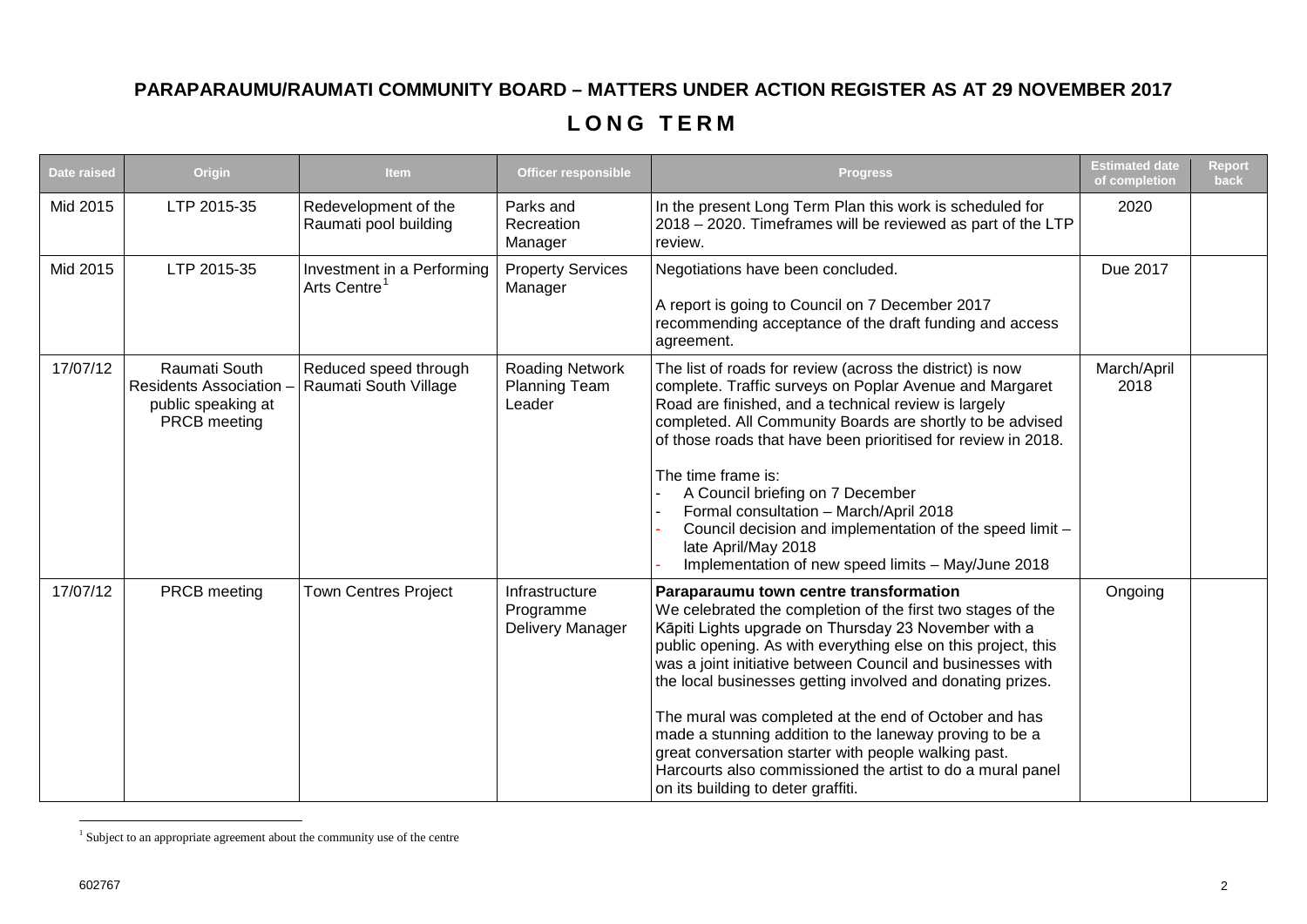| <b>Date raised</b> | <b>Origin</b> | <b>Item</b> | <b>Officer responsible</b> | <b>Progress</b>                                                                                                                                                                                                                                                                                 | <b>Estimated date</b><br>of completion | <b>Report</b><br>back |
|--------------------|---------------|-------------|----------------------------|-------------------------------------------------------------------------------------------------------------------------------------------------------------------------------------------------------------------------------------------------------------------------------------------------|----------------------------------------|-----------------------|
|                    |               |             |                            | We've had lots of positive feedback about the upgrade<br>including comments from the Youth Council saying it looks<br>bright, fresh and inviting. "I didn't like going through there<br>before but now I would."<br>Some feature lighting is still to go up in the laneway and final            |                                        |                       |
|                    |               |             |                            | asphalting of the service lane is being done over the next<br>couple of weeks.                                                                                                                                                                                                                  |                                        |                       |
|                    |               |             |                            | Rimu Road signalised pedestrian crossing<br>Installation of the Rimu Road signalised crossing will begin in<br>February 2018 and is planned for completion by the end of<br>June 2018.                                                                                                          |                                        |                       |
|                    |               |             |                            | This crossing will better connect Coastlands to the civic<br>precinct and is an essential part of the town centres<br>transformation that sees Rimu Road become the main street<br>of the town centre with enhanced retail activity.                                                            |                                        |                       |
|                    |               |             |                            | The crossing will be outside Coastlands newest retail pod<br>(Tākiri House) connecting over to Iver Trask Place.                                                                                                                                                                                |                                        |                       |
|                    |               |             |                            | This crossing will make it easier and safer for people to get<br>between Coastlands, the civic precinct, Kāpiti Road and<br>beyond.                                                                                                                                                             |                                        |                       |
|                    |               |             |                            | We've started our stakeholder updates for this project and<br>have talked to the Accessible Advisory Group, Older Persons<br>Council, Coastlands and Kāpiti Primary School. We'll<br>continue to talk to the other affected parties over the next<br>month and in the lead up to work starting. |                                        |                       |
|                    |               |             |                            | Kāpiti Road shared pathway<br>There is one section of the shared pathway (between Brett<br>Ambler Way and Arawhata Road) that's still to be<br>completed. We hope to start this work in the new year and<br>will keep you posted when we have more detail.                                      |                                        |                       |